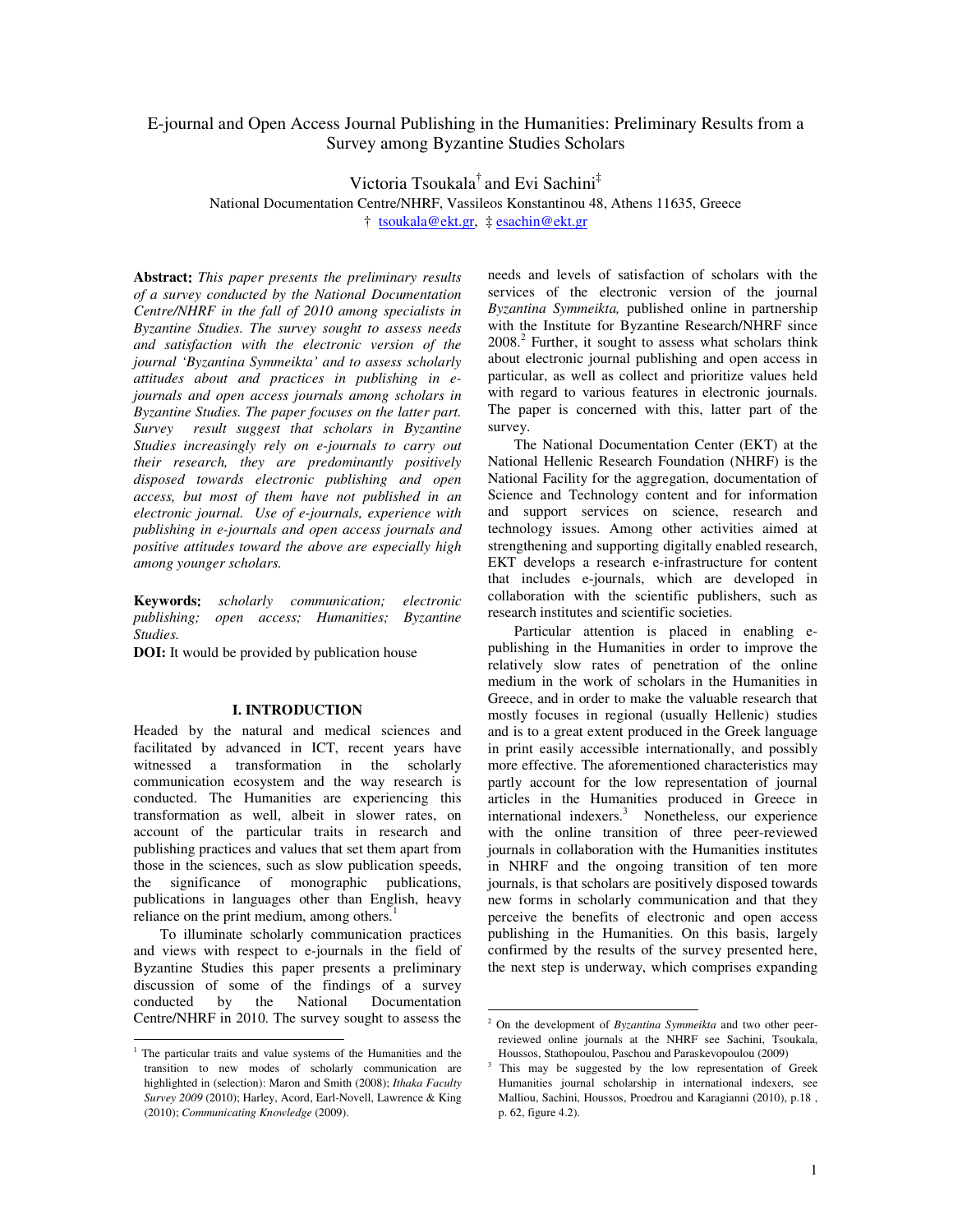the number of e-journals, publishing e-books and standardizing the relevant services.

#### **II. THE SURVEY AND THE RESPONDENTS**

The survey was carried online using a professional survey tool, between September 5 and December 5, 2010. In view of obtaining as many responses as possible, both targeted and simple online survey methods were used. The survey was sent with dedicated links to the emails of 1488 individuals who specialize in Byzantine Studies in Greece and abroad. It was also available to fill online at the journal's website. 133 individuals, or 8.93%, responded to the survey, while another 25 individuals completed the survey online, a total of 10.6%. Anonymized survey data will be deposited in the repository of the NHRF 'Helios' for preservation in the beginning of 2012 and will be openly accessible.

Most of the respondents (approximately 44%) came from Greece, whereas other well-represented countries (above or around 10% of respondents) were USA, United Kingdom, Russia, Germany, Italy. About 60% of the respondents were between 30 and 49 years of age, with approximately the same representation of the 30s and the 40s age groups (**Figure 1**).



Figure 1. Age groups of respondents

The next best represented age-group was that of scholars between 50 and 59 years of age. Finally, close to 70% of respondents hold a PhD, whereas the largest group of respondents was that of tenured professors/researchers.

### **III. FREQUENCY OF USE OF E-JOURNALS IN BYZANTINE STUDIES**

Examination of the use of e-journals provides insights into scholars' needs, the increasing reliance on epublications and the transition away from the print medium. The frequency of using electronic journals was one of the first things that were addressed. Most scholars reported using electronic journals 'very often' (44.7%) or 'occasionally' (44.3%), while a significantly lower percentage apparently relies on electronic journals on a daily basis (9.5%). These very positive numbers are in line with the well-known fact that journals and e-journals are gradually assuming a more significant place in conducting and publishing research in the Humanities.<sup>4</sup>

The responses were filtered on the basis of the respondents' position in the educational and position in the educational and professional ladder in order to investigate whether rank and age relates to the frequency scholars rely on electronic sources such as e-journals (**Figure 2**). The two largest categories of respondents, over 50%, were the tenured professors/researchers and the tenure-track professors. Tenure-track professionals use e-journals more intensely (very often) than tenured professors (67.9% versus 29.3%), who use them primarily 'occasionally'.



**Figure 2.** Use of e-journals according to rank

This may suggest that younger professionals with less of a job security (i.e. tenure) and more pressure to publish research may conduct research more intensively and thus use e-journals more frequently for desktop research. Additionally, these researchers are generally younger and perhaps more familiar with online resources. The other group that predominantly uses ejournals 'very often' is that of graduate students (90%), also younger in age. It came as a surprise, however, that PhD candidates and post-doctoral students/researchers both predominantly reported using e-journals 'occasionally' (52.6% and 56.3%) and less so 'very often' (37.5% and 31.6%). However, post-docs and tenure-track professionals displayed the highest scores in terms of using e-journals on a daily basis - 10.7% and 10.5%, respectively. Full professors follow with 8.6% and, surprisingly, PhD candidates with 6.8%. Overall, the percentages of daily use of e-journals were significantly lower than those in the 'very often' and 'occasionally' categories, suggesting that scholars still rely to large extent on print journals and other print resources.

 $\overline{\phantom{0}}$ 

<sup>4</sup> Cf. *Ithaka Faculty Survey 2009* (2010); *Communicating Knowledge*  (2009).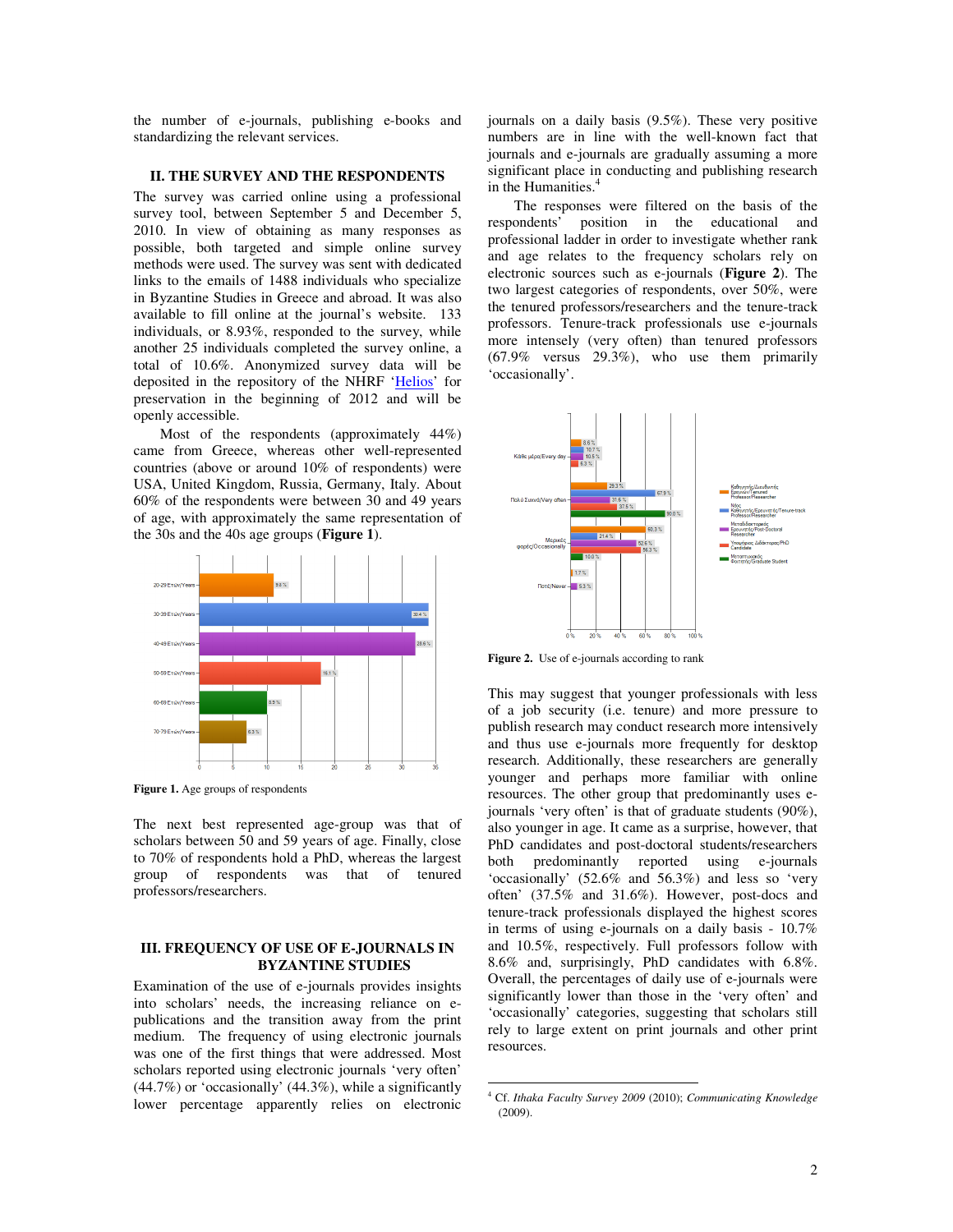We were interested to compare the overall results, and those according to professional status, with those concerning respondents from Greece since they represent the largest and most coherent country group and since the journal *Byzantina Symmeikta* is published in Greece and has a predominantly Greek audience. A significantly larger percentage of Greek scholars (56.3%) reported using e-journals 'very often' and less of them occasionally (32.4%), as compared to the overall results of the survey, in which the two categories of frequencies were almost the same, 44.7% and 44.3%, respectively.



Figure 3. Use of journals according to rank for Greece

Accordingly, the results concerning Greece plotted by professional rank reflect more intense use of e-journals by professionals of all ranks among scholars who reported using e-journals 'very often' compared to the overall results. However, only tenure-track professors and post-doctoral researchers reported using e-journals 'every day', while in the overall results tenured professors and PhD candidates were also represented. A 20% of the post-doctoral respondents in Greece reported using e-journals every day, as compared to approximately 10% in the overall survey, while all graduate students in Greece who responded reported using e-journals very often, as in the rest of the countries.

The increased frequency in the use of e-journals in Greece, especially among tenure-track professionals and postdoctoral researchers is noteworthy as it indicates an important cultural change with respect to conducting research in the younger strata of Byzantine Studies professionals. Additionally, it may possibly reflect the change of culture brought specifically in Greece by the online open-access edition of *Byzantina Symmeikta,* a journal that publishes primarily in the Greek language. The journal in its print format has been a valued research tool for Greek scholars for the past four decades, and is now a primarily online and open access peer-reviewed journal with all back issues openly available to all.

## **IV. VALUE OF E-JOURNAL FEATURES**

The survey sought to illuminate what scholars think about various potential features of e-journals. This helped assess practices of use and values held, as well as determine potential new features to be added to already existing and new e-journals and e-books to be developed by EKT. Scholars were asked to assess how important a series of features are to them in a 5-tier ranking system (**Table 1**).

|                                                                                | Very important | Important | Indifferent | Not very important | Not important |
|--------------------------------------------------------------------------------|----------------|-----------|-------------|--------------------|---------------|
| Addition of data<br>and data sets to<br>articles                               | 17.4%          | 40.4%     | 25.7%       | 10.1%              | 6.4%          |
| Ability<br>to<br>annotate<br>papers<br>online and<br>save<br>annotations       | 15.6%          | 46.8%     | 21.1%       | 12.8%              | 3.7%          |
| Ability to link to<br>cited items in the<br>and/or<br>text<br>bibliography     | 42.6%          | 41.7%     | 13.0%       | 1.7%               | $0.9\%$       |
| Ability<br>to<br>comment<br>on<br>papers                                       | 7.2%           | 30.6%     | 30.6%       | 24.3%              | 7.2%          |
| Download articles<br>to your computer                                          | 66.9%          | 28.0%     | 2.5%        | 2.5%               | 0.0           |
| Download articles<br>to e-book reader<br>or smartphone                         | 17.0%          | 25.9%     | $27.7\%$    | 14.3%              | 15.2%         |
| Printing<br>of<br>articles                                                     | 55.1%          | 30.5%     | 8.5%        | 4.2%               | 1.7%          |
| Ability to export<br>bibliographies<br>from articles                           | 27.7%          | 53.8%     | 12.6%       | 5.0%               | $0.8\%$       |
| Article-level<br>usage statistics                                              | 7.2%           | 28.8%     | 37.8%       | 13.5%              | 12.6%         |
| Information about<br>works citing<br>an<br>article published<br>in the journal | 23.0%          | 47.8%     | 17.7%       | 8.8%               | 2.7%          |
| Links<br>work<br>to<br>citing an<br>article<br>published<br>in the<br>iournal  | 34.7%          | 50.0%     | 11.0%       | 3.4%               | 0.8%          |

**Table 1.** Values of e-journal features

The survey suggests that the most valued functions for scholars are the ability to download articles to their computer (66.9%), the ability to print articles  $(55.1\%)$ , the ability to link to cited items in the text and/or bibliography (42.6%). They consider important the ability to export bibliographies from articles (53.8%), the ability to link to works citing articles published the journal (50%), and information about works citing an article published in the journal (47.8%). Understanding what scholars are indifferent about is also illuminating: they are mostly indifferent about information on articlelevel statistics on journal articles (37.8%), about the ability to comment on papers in an e-journal (30.6%), about the ability to download articles to their e-book reader or smartphone (27.7%). Lack of interest in article level statistics and the ability to comment on papers online possibly reflects the hesitancy towards different